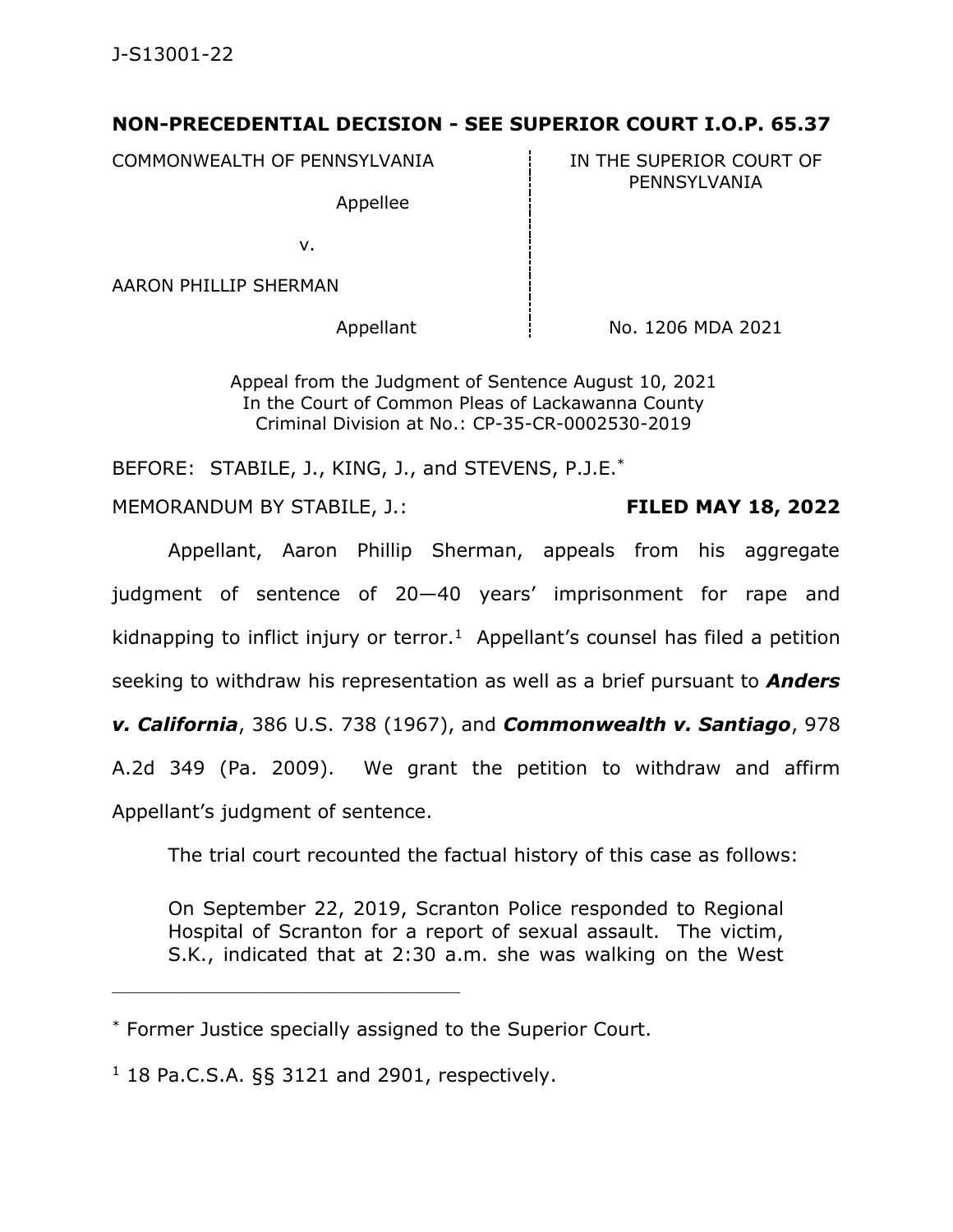Elm St. Bridge to her job at an Amazon Warehouse. S.K. told police that, while walking, she was hit from behind with a metal pipe, grabbed around her neck and dragged to a wooded area off the Lackawanna River Heritage Trail between West Elm St. and Broadway St. located in the City of Scranton. She stated her arms were bound with tape and she was raped by [Appellant]. She reported that [Appellant] told her he had too much to drink and was unable to get an erection, so he grabbed her by the back of the head and forced her to perform oral sex on him. Once erect, he bent her back over and again had sexual intercourse with her. After removing the tape, [Appellant] forced her into his pickup truck. He drove around, stating he was looking for another girl. He repeatedly threatened to kill her if she called the police. She said they drove around for hours, all while she had a bleeding head injury that ultimately required staples to close the laceration. After driving around for some time, he parked the pickup and sexually assaulted her again, by vaginally and anally raping her. [Appellant] asked the victim where she lived, and she stated she lived in a rooming house on Capouse Avenue in Scranton. He told her that his family owns rooming houses in that area. Finally, he dropped her off at the Walmart located in Pittston, Pennsylvania and she was able to provide police a partial plate number.

The police were able to identify [Appellant]'s vehicle from surveillance videos from the Walmart, as well as various downtown Scranton businesses. Additionally, the [Pennsylvania] registration came back to a Robert "Bert" Sherman, known to the police as the owner of several rooming houses located on Capouse Avenue. Once the police were able to identify [Appellant] as Aaron Sherman, they questioned him, and he subsequently admitted to the above offenses and was arrested.

Trial Court Opinion, 12/10/21, at 1-2 (citations omitted). It is also important to note that Appellant videotaped part of the sexual assaults on his cell phone.

Appellant pled guilty to rape and kidnapping, and the court imposed consecutive sentences of 10—20 years' imprisonment on each charge, above the aggravated range in the Sentencing Guidelines. Appellant filed a timely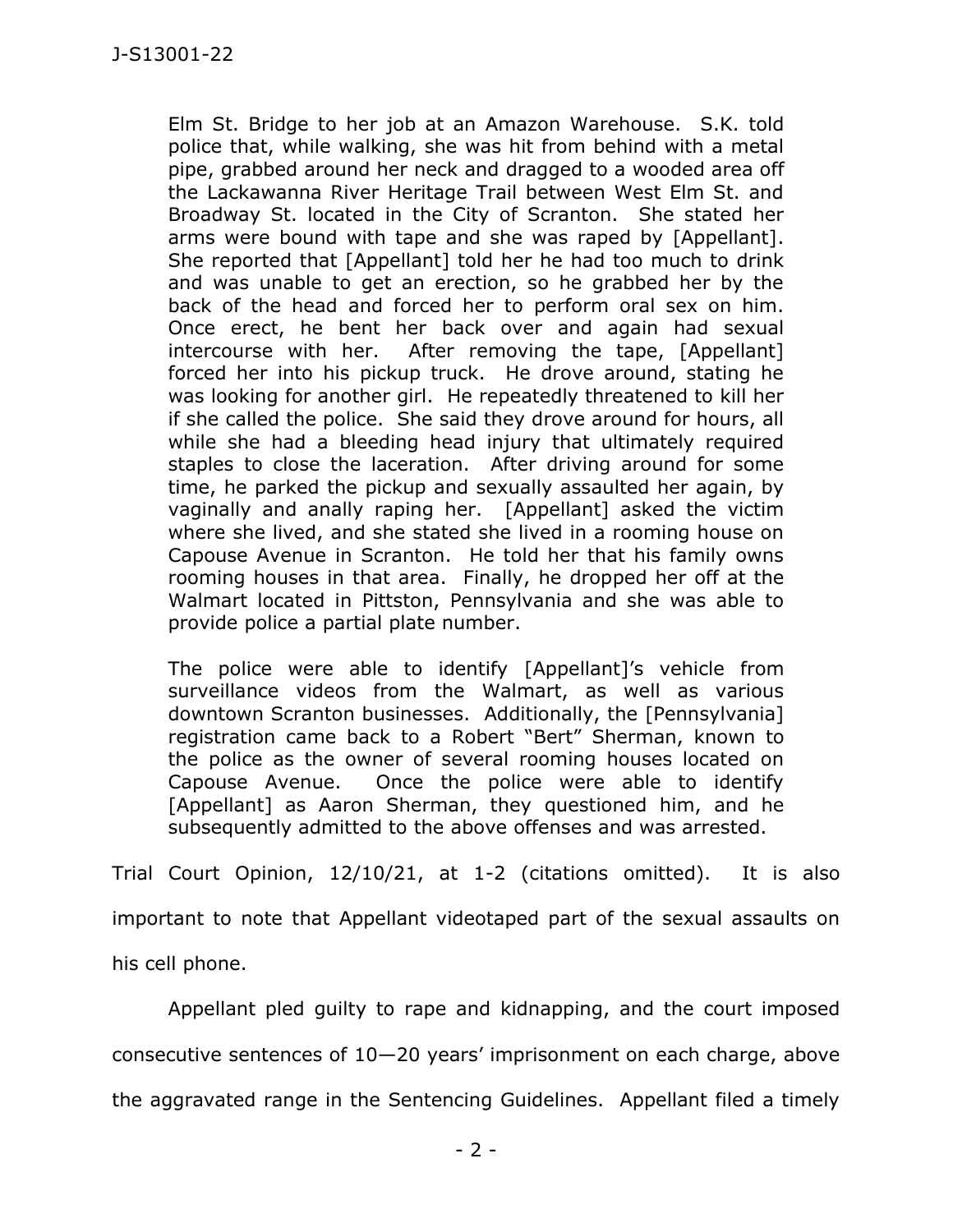notice of appeal, and both Appellant and the trial court complied with Pa.R.A.P. 1925.

In this Court, counsel for Appellant filed both an application for leave to withdraw and an *Anders* brief.

Prior to addressing any issue raised on appeal, we must first review

counsel's petition to withdraw. *Commonwealth v. Goodwin*, 928 A.2d

287, 290 (Pa. Super. 2007) (*en banc*). An attorney who seeks to withdraw

on appeal must:

1) petition the court for leave to withdraw stating that, after making a conscientious examination of the record, counsel has determined that the appeal would be frivolous; 2) furnish a copy of the brief to the [appellant]; and 3) advise the [appellant] that he or she has the right to retain private counsel or raise additional arguments that the [appellant] deems worthy of the court's attention.

*Commonwealth v. Cartrette*, 83 A.3d 1030, 1032 (Pa. Super. 2013) (*en* 

*banc*). In addition, our Supreme Court stated in *Santiago* that an Anders

brief must:

(1) provide a summary of the procedural history and facts, with citations to the record; (2) refer to anything in the record that counsel believes arguably supports the appeal; (3) set forth counsel's conclusion that the appeal is frivolous; and (4) state counsel's reasons for concluding that the appeal is frivolous. Counsel should articulate the relevant facts of record, controlling case law, and/or statutes on point that have led to the conclusion that the appeal is frivolous.

Id., 978 A.2d at 361. Counsel also must provide the appellant with a copy

of the *Anders* brief together with a letter that advises him of his right to

"(1) retain new counsel to pursue the appeal; (2) proceed *pro se* on appeal;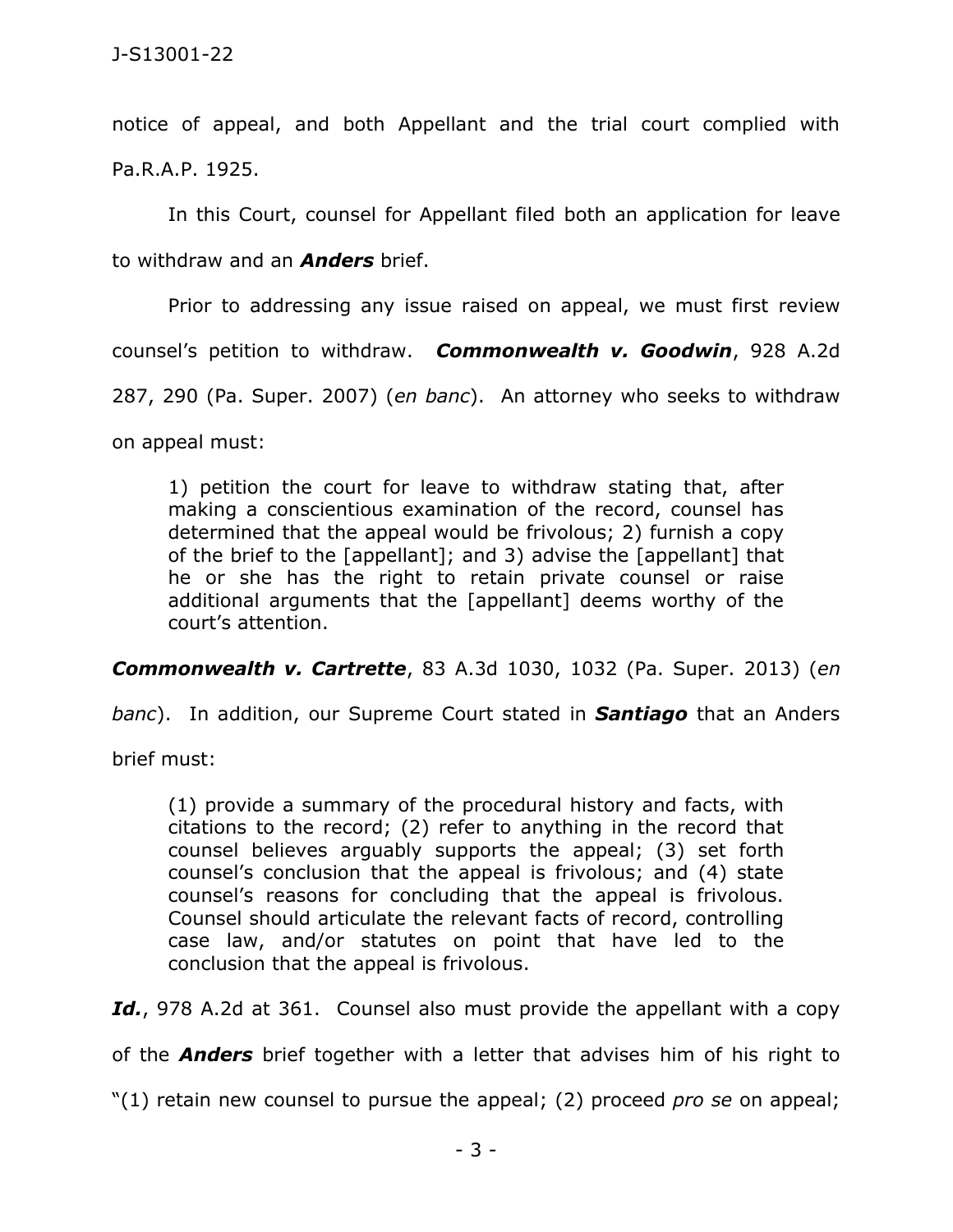or (3) raise any points that the appellant deems worthy of the court's attention in addition to the points raised by counsel in the *Anders* brief." *Commonwealth v. Nischan*, 928 A.2d 349, 353 (Pa. Super. 2007). Substantial compliance with the *Anders* requirements is sufficient. *Id.*

Herein, counsel filed a petition to withdraw as counsel and an *Anders* brief. His brief and petition substantially comply with the technical requirements of *Anders* and *Santiago*. Counsel has provided this Court with a copy of the letter she sent to Appellant advising him of his right to retain new counsel, to proceed further with his case *pro se*, and to raise any points that he deems worthy of this Court's attention.

The petition to withdraw and *Anders* briefs comply with all aforementioned requirements. We therefore proceed to examine the issues counsel identified in the *Anders* brief and then conduct "a full examination of all the proceedings, to decide whether the case is wholly frivolous." *Commonwealth v. Yorgey*, 188 A.3d 1190, 1195 (Pa. Super. 2018) (*en banc*).

The *Anders* brief raises the following issue:

A. Whether the sentences imposed on both offenses were manifestly excessive, harsh and an abuse of discretion since:

(1) They were far in excess of the aggravated sentencing guideline for each offense and were far in excess of probation's recommended sentence of an aggregate sentence of 8 years to 16 years; and

(2) The trial court failed to sufficiently take into consideration the finding of the Sexual Offender Assessment Board which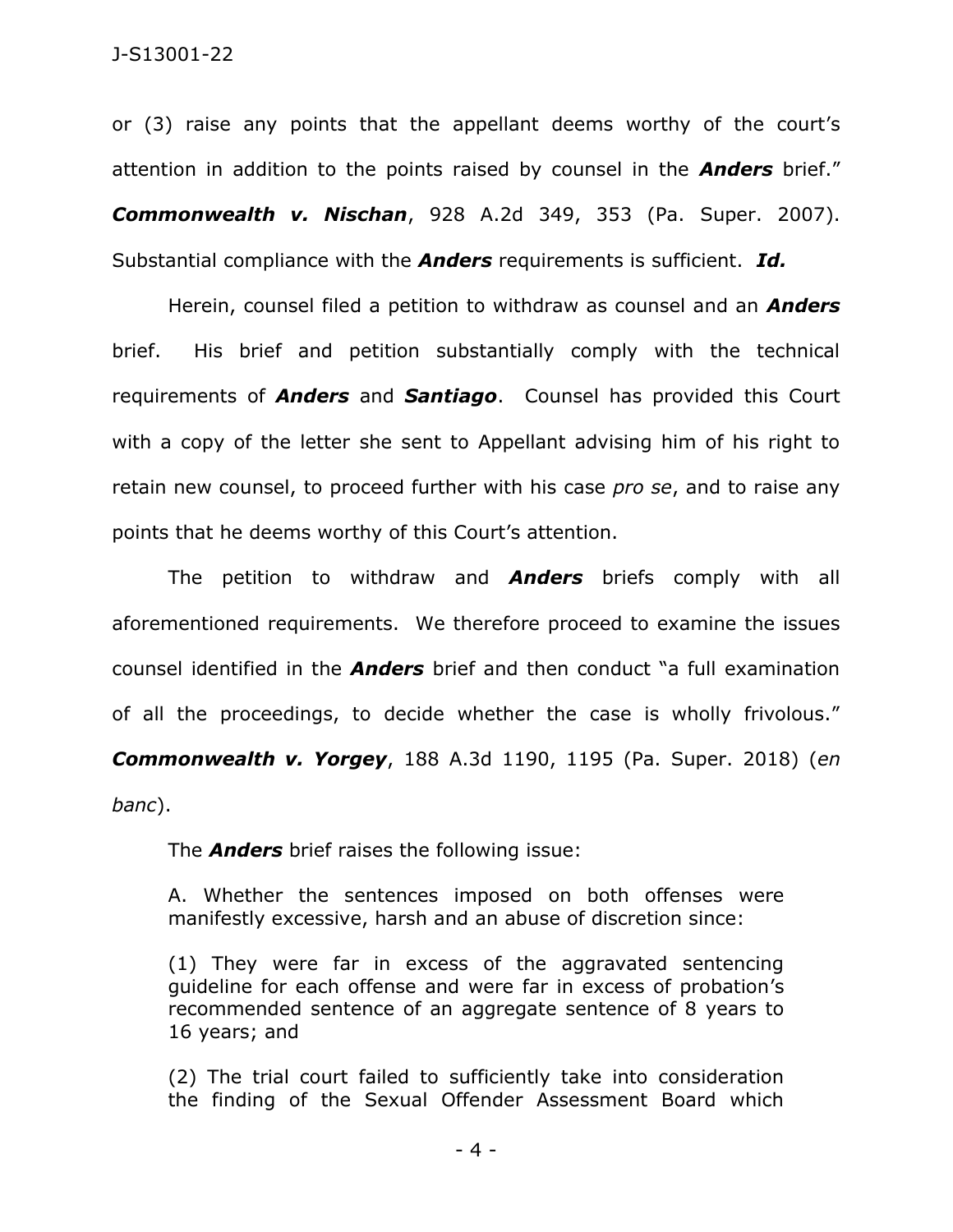determined that Appellant was not a sexually violent predator, that the psychiatric report of Richard E. Fischbein, M.D. concluded that Appellant "suffers from a significant personality disorder with components of inadequacy, self-defeating and borderline;" that he has "significant polysubstance abuse history," that he has a low average IQ and is considered "guilty, but mentally ill," that he was under the influence of alcohol and spice at the time of the offenses, and that his prior record score is one.

*Anders* Brief at 4.

Appellant's issues present a challenge to the discretionary aspects of his sentence. "[C]hallenges to the discretionary aspects of sentencing do not entitle an appellant to review as of right." *Commonwealth v. Derry*, 150 A.3d 987, 991 (Pa. Super. 2016). Rather, before reaching the merits of such claims, we must determine:

(1) whether the appeal is timely; (2) whether Appellant preserved his issues; (3) whether Appellant's brief includes a concise statement of the reasons relied upon for allowance of appeal with respect to the discretionary aspects of sentence; and (4) whether the concise statement raises a substantial question that the sentence is inappropriate under the sentencing code.

*Commonwealth v. Corley*, 31 A.3d 293, 296 (Pa. Super. 2011). Appellant

satisfies all of these requisites. His appeal is timely, he raised objections to the length of his sentence at the time of sentencing, and his brief includes a concise statement of reasons relied upon for allowance of appeal with respect to the discretionary aspects of his sentence. Moreover, his concise statement raises a substantial question, namely that the court sentenced him above the aggravated range without taking mitigating factors into consideration. *Commonwealth v. Smith*, 206 A.3d 551, 567 (Pa. Super.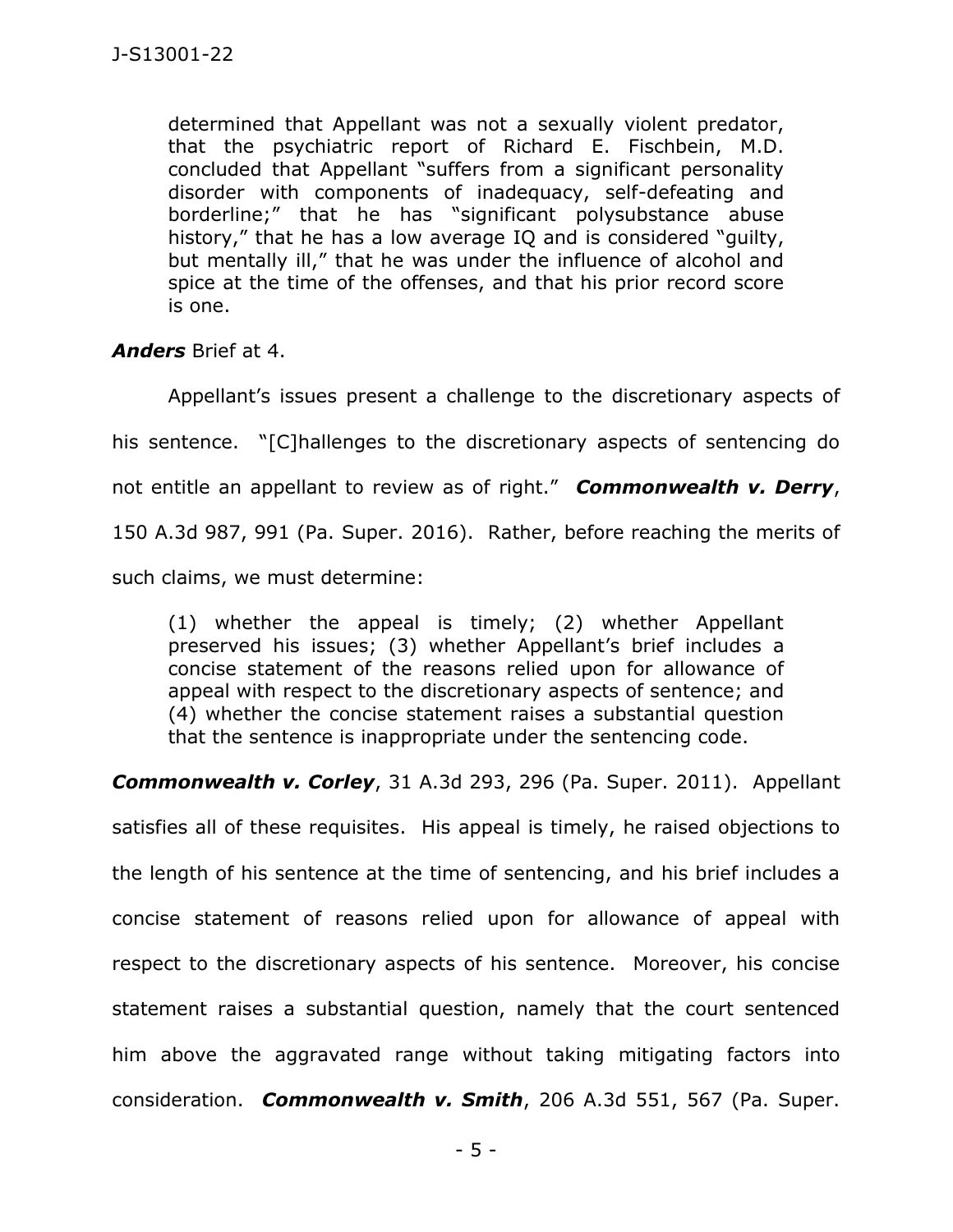2019) (claim that trial court erred by imposing aggravated range sentence without consideration of mitigating circumstances raises substantial question).

Our standard of review concerning the discretionary aspects of sentencing is as follows:

Sentencing is a matter vested in the sound discretion of the sentencing judge, and a sentence will not be disturbed on appeal absent a manifest abuse of discretion. In this context, an abuse of discretion is not shown merely by an error in judgment. Rather, the appellant must establish, by reference to the record, that the sentencing court ignored or misapplied the law, exercised its judgment for reasons of partiality, prejudice, bias or ill will, or arrived at a manifestly unreasonable decision.

*Commonwealth v. Hyland*, 875 A.2d 1175, 1184 (Pa. Super. 2005).

42 Pa.C.S.A. § 9721(b) offers the following guidance to the trial court's sentencing determination: "[T]he sentence imposed should call for confinement that is consistent with the protection of the public, the gravity of the offense as it relates to the impact on the life of the victim and on the community, and the rehabilitative needs of the defendant." *Id.*  Furthermore,

[42 Pa.C.S.A. §] 9781(c) specifically defines three instances in which the appellate courts should vacate a sentence and remand: (1) the sentencing court applied the guidelines erroneously; (2) the sentence falls within the guidelines, but is "clearly unreasonable" based on the circumstances of the case; and (3) the sentence falls outside of the guidelines and is "unreasonable." 42 Pa.C.S.A. § 9781(c). Under 42 Pa.C.S.A. § 9781(d), the appellate courts must review the record and consider the nature and circumstances of the offense, the sentencing court's observations of the defendant, the findings that formed the basis of the sentence, and the sentencing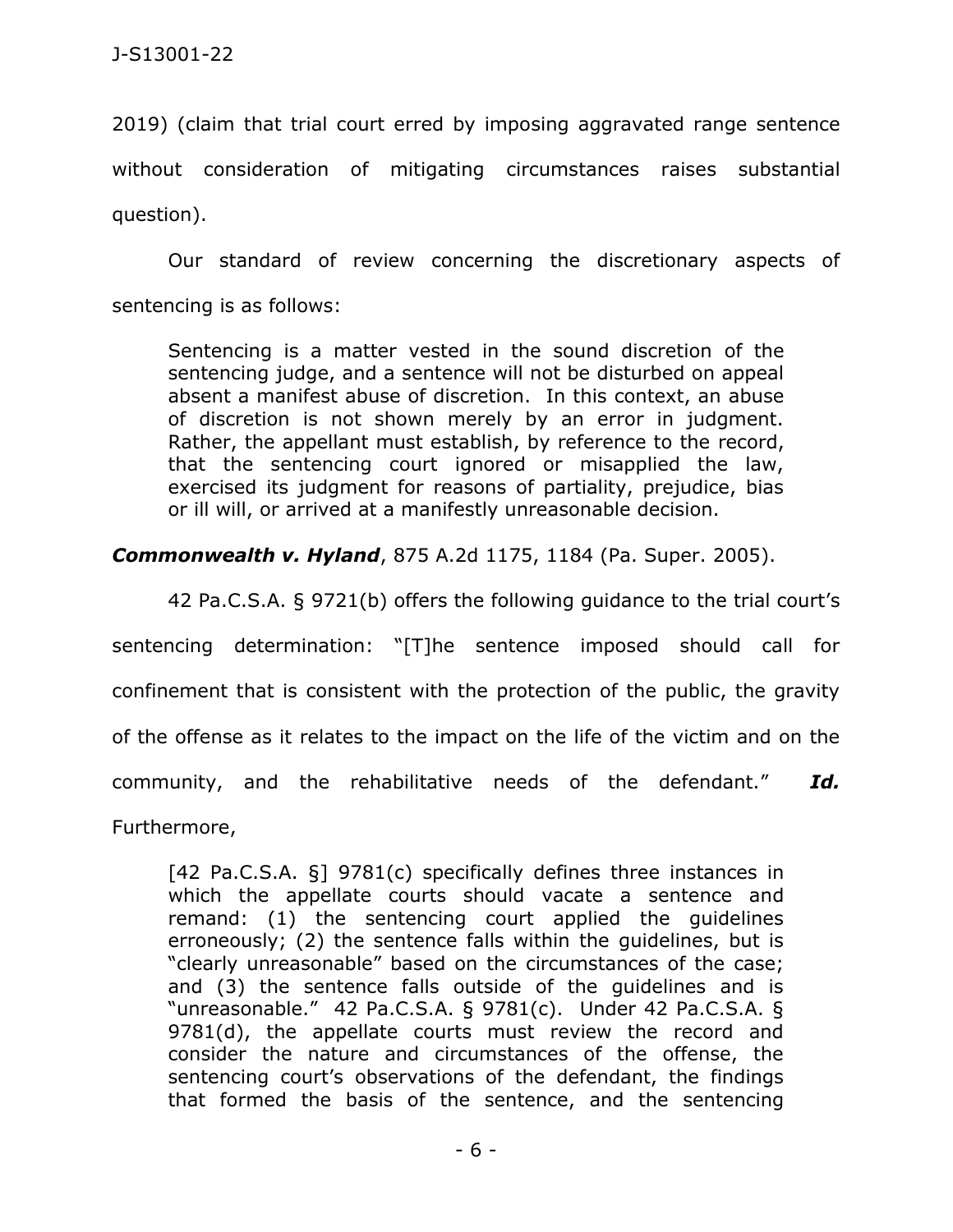guidelines. The weighing of factors under 42 Pa.C.S.A. § 9721(b) is exclusively for the sentencing court, and an appellate court may not substitute its own weighing of those factors. The primary consideration, therefore, is whether the court imposed an individualized sentence, and whether the sentence was nonetheless unreasonable for sentences falling outside the guidelines, or clearly unreasonable for sentences falling within the guidelines, pursuant to 42 Pa.C.S.A. § 9781(c).

## *Commonwealth v. Bricker*, 41 A.3d 872, 875-76 (Pa. Super. 2012).

In addition,

When imposing sentence, a court is required to consider the particular circumstances of the offense and the character of the defendant. In considering these factors, the court should refer to the defendant's prior criminal record, age, personal characteristics and potential for rehabilitation. Where presentence reports exist, we shall...presume that the sentencing judge was aware of relevant information regarding the defendant's character and weighed those considerations along with mitigating statutory factors.

*Commonwealth v. Antidormi*, 84 A.3d 736, 761 (Pa. Super. 2014).

Appellant argues that his sentence is excessive because (1) it was far

in excess of the recommendation in the presentence investigation report and

(2) the court failed to take mitigating factors into account. These arguments

fail because the court provided satisfactory reasons for sentencing Appellant

above the aggravated range and took multiple mitigating factors into

account when imposing sentence. The court reasoned in its opinion as

follows:

The court reviewed a Presentence Investigation Report prepared by the Adult Probation Department, a sentencing memorandum prepared by the Commonwealth and testimony offered pursuant to the Sex Offender Registration Act and the Adam Walsh and Child Protection Safety Act. Additionally, the court heard a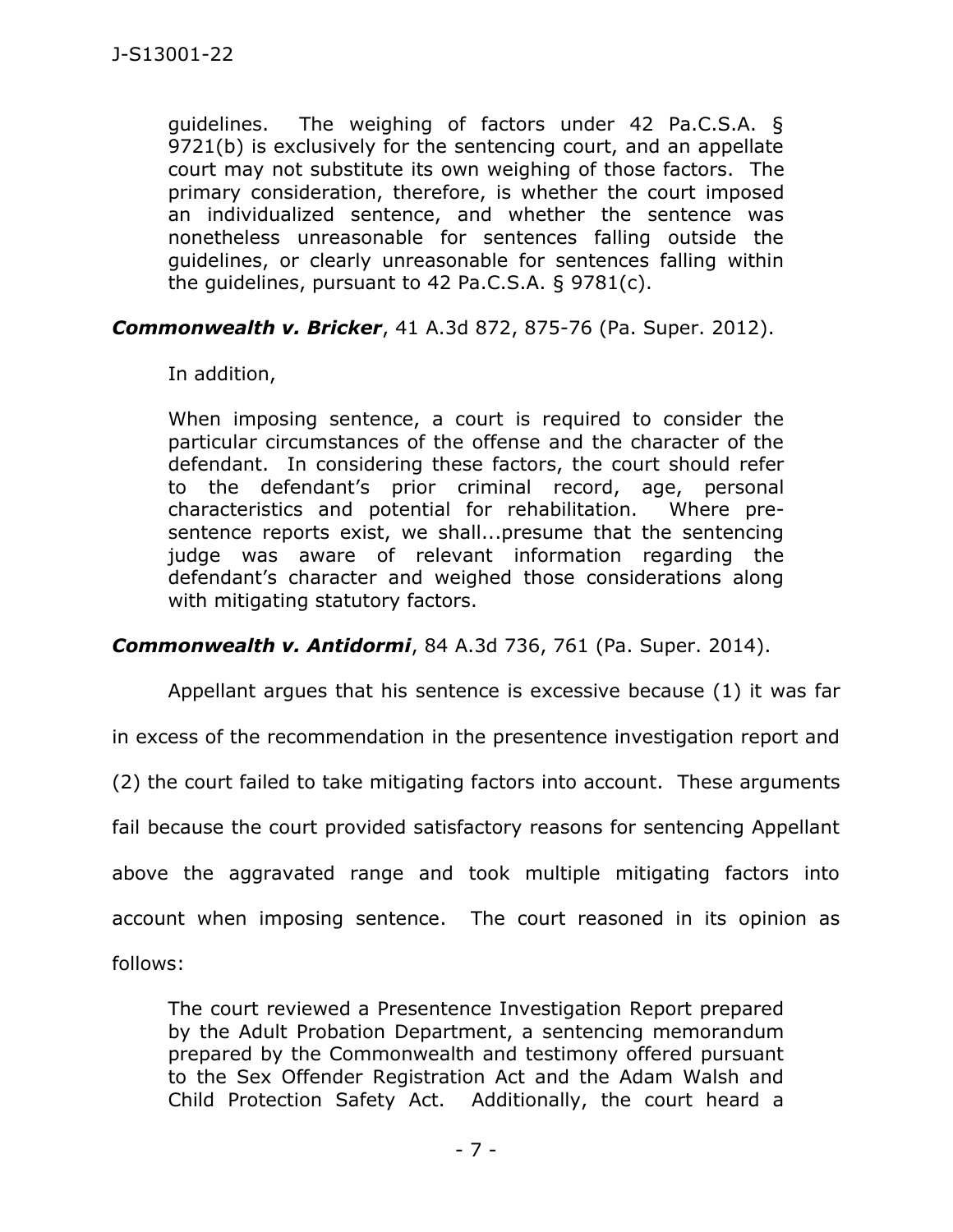detailed statement from the victim read by the victim witness advocate in open court at the time of sentencing. At sentencing, the Commonwealth presented additional oral argument in support of its position for the court to impose the maximum sentence allowed under the guidelines on each count and to run the sentences consecutive to each other. Additionally, the Commonwealth argued that there are several factors that allow for a sentence above the aggravated range, such as the gravity of the offense committed, the violence used in the act, the fact that [Appellant] videotaped his crime and that there were multiple abuses. N.T. 8/10/2021 at 15. Further, the Commonwealth asserted that [Appellant] showed no remorse up until the time of sentencing and made statements in his presentence report that he believed the act was consensual. *Id.* at pgs. 15-16. Finally, the Commonwealth focused on the court's responsibility to protect the community at large. *Id.* at 16.

[Appellant] made remarks at sentencing, in which he asked that the court impose a sentence within the standard guideline range. Additionally, he submitted an expert report detailing his diagnosis of a personality disorder and polysubstance abuse, prepared by Dr. Richard Fischbein. *Id.* at 18-19. [Appellant] asserted his history of abusing spice has affected his mental capacity and has resulted in hospitalizations in the past for seizures. *Id.* at 20. Additionally, he pointed to the conclusions of his Sex Offenders Assessment completed by the Sex Offenders Assessment Board, which found he did not meet the qualifications of a sexually violent predator. *Id.* at 10. He asked the court to consider the sentencing recommendation provided by probation. *Id.* Finally, he addressed the court himself, taking responsibility for his crime, and he apologized for his actions. *Id.* at 23-24.

In its sentence the court noted the severity of the crimes, [Appellant's] low prior record score, the victim impact statement, the standard range under the Sentencing Guidelines, the Commonwealth's memorandum, the presentence investigation report, as well as the defense arguments and submissions . . .

The court then placed the reasons for the sentence on the record, stating: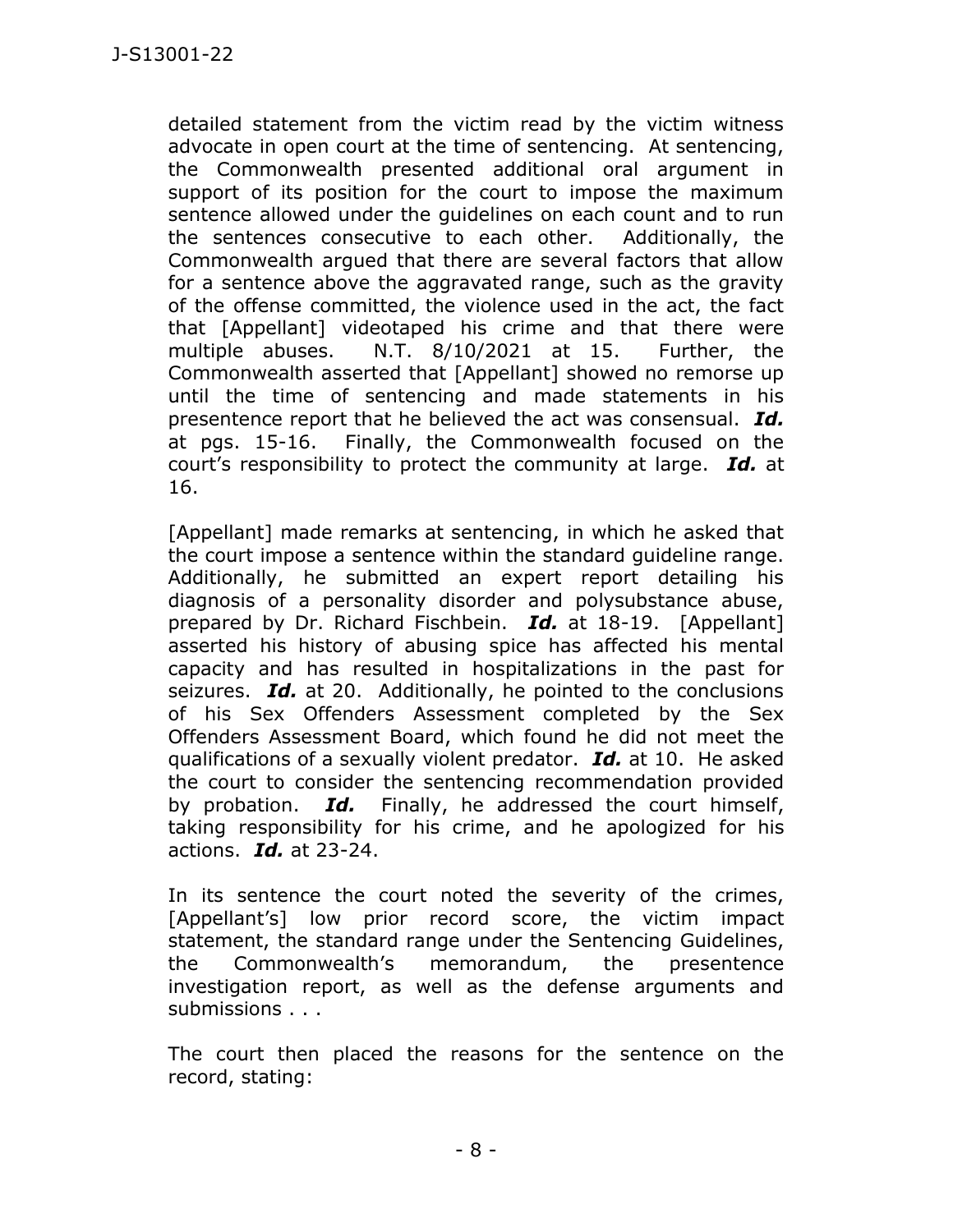I do find that the act of videotaping a portion of the sexual assault on your cell phone during the commission of those acts to be an aggravating factor. I do find that the repeated threats to kill the victim during this five-hour ordeal constitute additional aggravating circumstances. I do find that during this five-hour ordeal there were multiple acts of sexual assault. I find the multitude of the acts to constitute an aggravating factor. I do find that you kept your victim against her will for a number of hours while she had a laceration on top of her head that required immediate medical attention, your act of kidnaping her deprived her of the ability and the opportunity to seek immediate medical attention. I find that this is an aggravating factor. So, in addition, I must let you know the additional reasons for the sentence here today. In addition for those aggravating factors listed, I'm also taking into consideration in crafting this sentence the nature and gravity of the offense, the depravity of this offense and the profound effect that it has had on the victim. I'm also taking into consideration the fact that according to Dr. Fischbein, you do have a history of polysubstance abuse and mental health issues. My hope is that while you are incarcerated in the state correctional institution you will be able to address both mental health issues and the polysubstance abuse issues.

*Id.* at 29-31.

Trial Court Opinion, 12/10/21, at 5-6, 7.

This analysis reflects a careful and proper exercise of the court's discretion. Although Appellant would have this Court reweigh the sentencing factors differently than the trial court, "[t]he weighing of factors under 42 Pa.C.S.A. § 9721(b) is exclusively for the sentencing court, and an appellate court may not substitute its own weighing of those factors." *Bricker*, 41 A.3d at 876. The trial court weighed both aggravating and mitigating factors